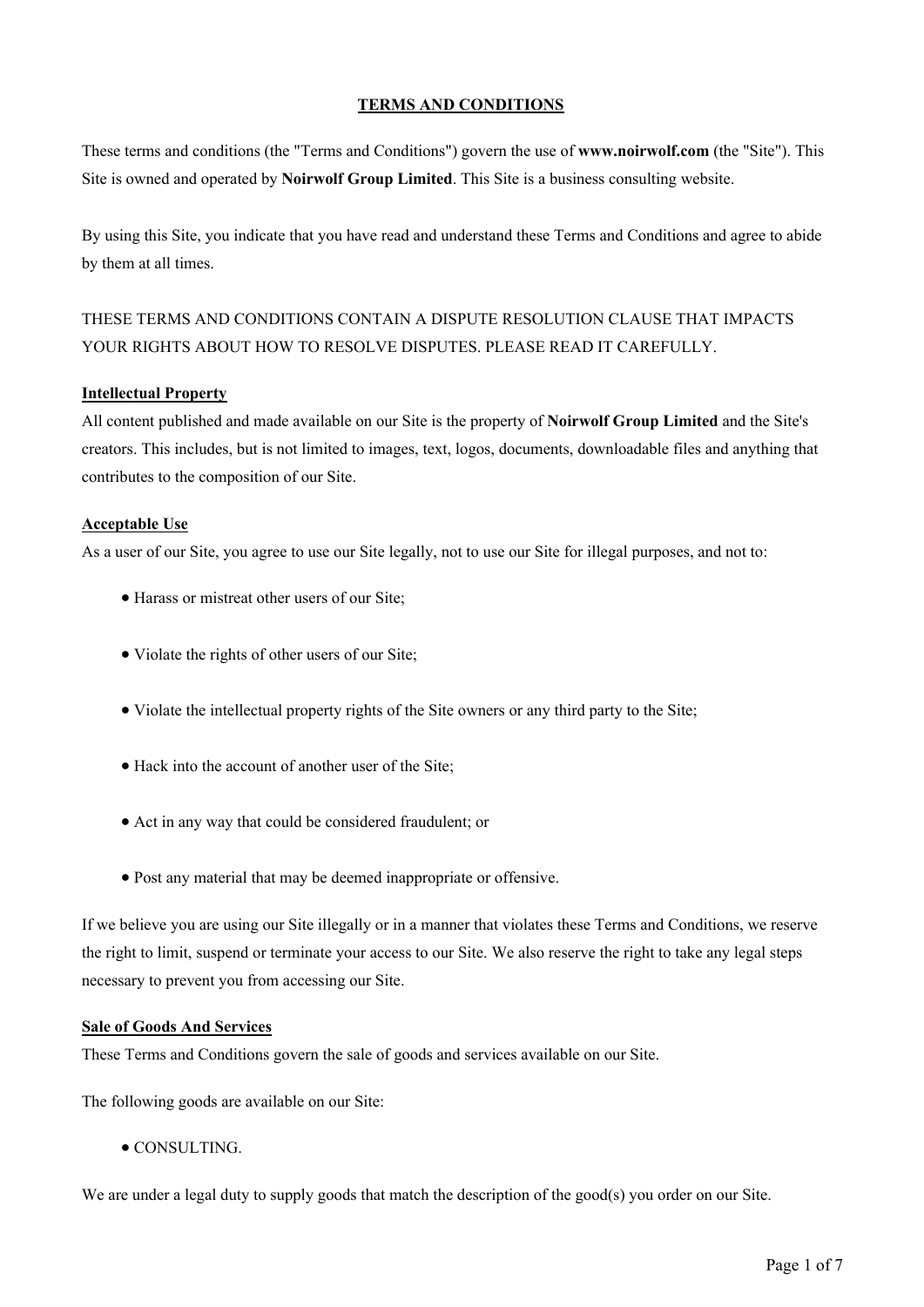The following services are available on our Site:

- BUSINESS PLAN
- CONSULTING
- GROWTH STRATEGY PLANNING and
- PROCESS OPTIMISATION

The services will be paid for in full when the services are ordered.

These Terms and Conditions apply to all the goods and services that are displayed on our Site at the time you access it. This includes all products listed as being out of stock. All information, descriptions, or images that we provide about our goods and services are as accurate as possible. However, we are not legally bound by such information, descriptions, or images as we cannot guarantee the accuracy of all goods and services we provide. You agree to purchase goods and services from our Site at your own risk.

We reserve the right to modify, reject or cancel your order whenever it becomes necessary. If we cancel your order and have already processed your payment, we will give you a refund equal to the amount you paid. You agree that it is your responsibility to monitor your payment instrument to verify receipt of any refund.

## **Payments**

We accept the following payment methods on our Site:

- Credit Card
- PayPal
- Debit
- Direct Debit and
- Stripe

When you provide us with your payment information, you authorize our use of and access to the payment instrument you have chosen to use. By providing us with your payment information, you authorize us to charge the amount due to this payment instrument.

If we believe your payment has violated any law or these Terms and Conditions, we reserve the right to cancel or reverse your transaction.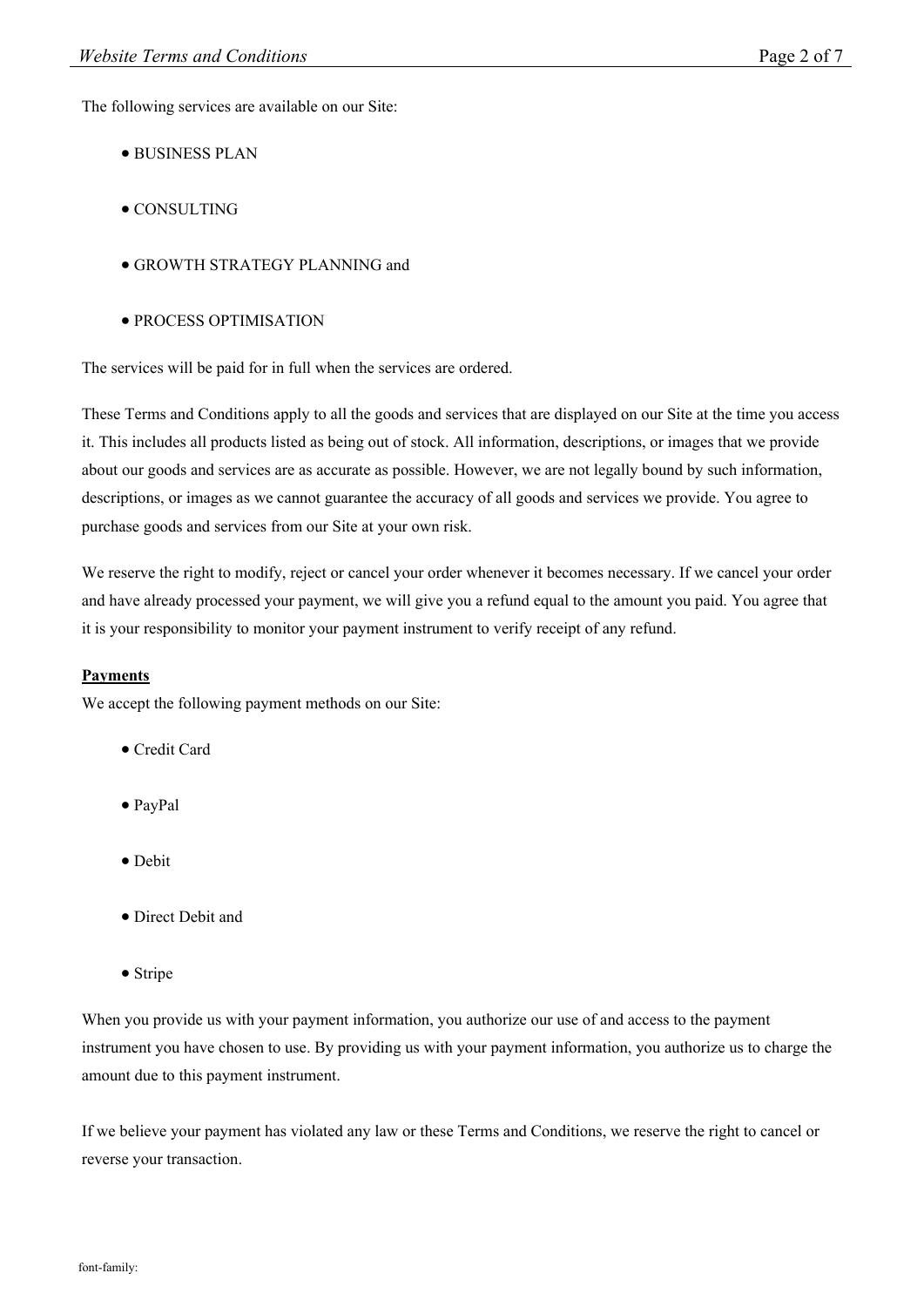#### **Shipping and Delivery**

When you purchase goods from our Site, the goods will be delivered through one of the following methods:

Email, document sharing, file transfer sites, post.

Delivery will take place as soon as reasonably possible, depending on the delivery method selected. Delivery times may vary due to unforeseen circumstances. Please note that delivery times do not include weekends and bank holidays.

You will be required to pay delivery charges in addition to the price for the goods you purchase.

If you purchase goods from us for delivery to a destination outside the United Kingdom your purchase may be subject to import duties and taxes applied by the destination country. You are responsible for paying any such duties or taxes. Please contact your local customs office for more information before making a purchase. We are not responsible for the payment of any such duties or taxes and are not liable for any failure by you to pay them.

You are required to provide us with a complete and accurate delivery address, including the name of the recipient. We are not liable for the delivery of your goods to the wrong address or wrong person as a result of you providing us with inaccurate or incomplete information.

#### **Right to Cancel and Receive Reimbursement**

If you are a customer living in the United Kingdom or the European Union you have the right to cancel your contract to purchase goods and services from us within 14 days without giving notice. The cancellation period:

- Will end 14 days from the date of purchase when you purchased digital content that was not supplied on a tangible medium;
- Will end 14 days from the date of purchase when you purchased a service;
- Will end 14 days from when you receive, or someone you nominate receives, the goods when you purchased good(s) in one order that are all delivered together;
- Will end 14 days from when you receive, or someone you nominate receives, the last good when you purchased goods in one order that are delivered separately; or
- Will end 14 days from when you receive, or someone you nominate receives, the first good when you purchased goods that will be regularly delivered during a defined period of time.

To exercise your right to cancel you must inform us of your decision to cancel within the cancellation period. To cancel, contact us by email at enquiries@noirwolf.com or by post at 15 Queen Square, Leeds LS2 8AJ, United Kingdom. You may use a copy of the *Cancellation Form*, found at the end of these Terms and Conditions, but you are not required to do so.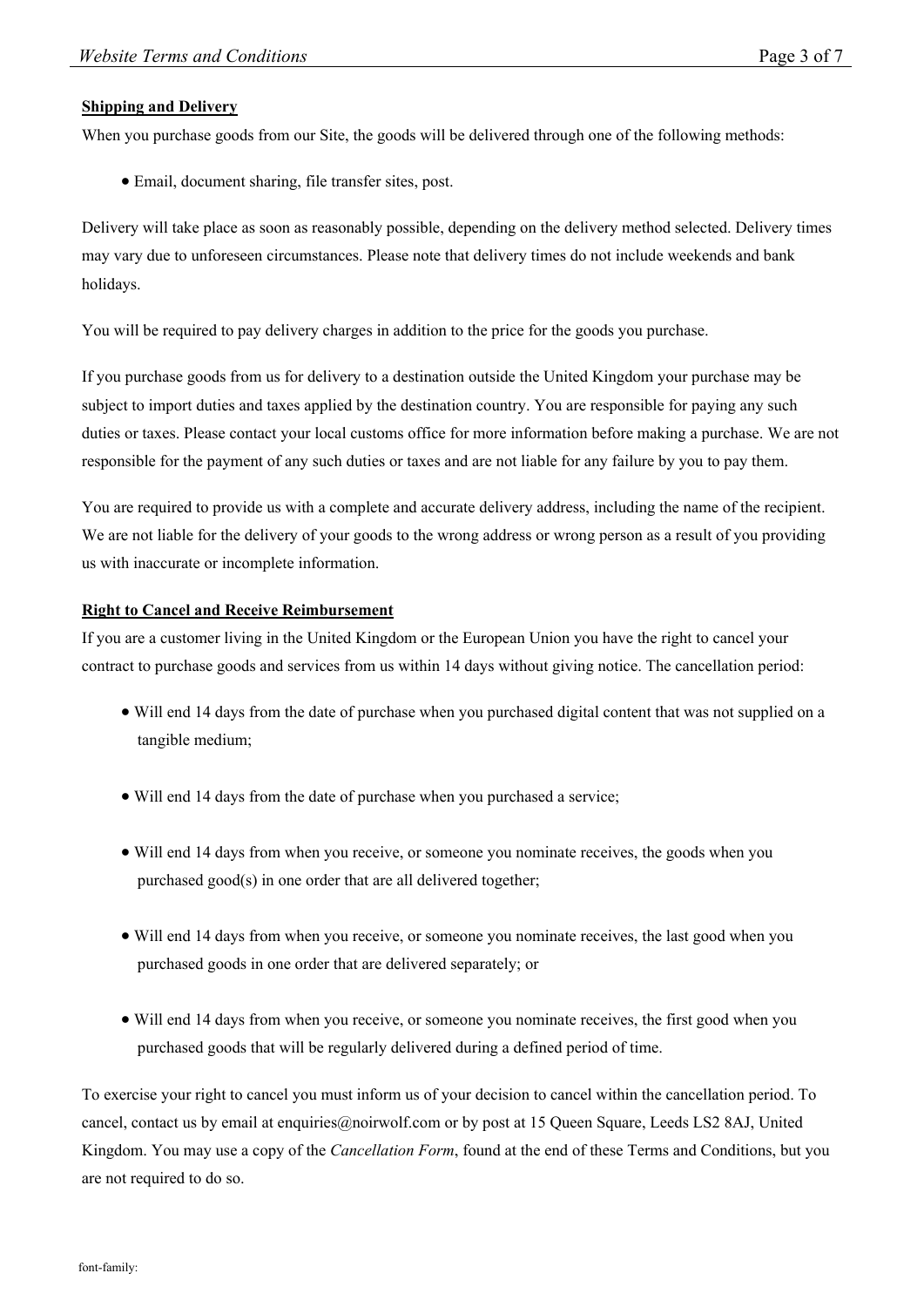The right to cancel does not apply to:

- Goods or services, other than the supply of water, gas, electricity, or district heating, where the price depends upon fluctuations in the financial market that we cannot control and that may occur during the cancellation period;
- Custom or personalized goods;
- Goods that will deteriorate or expire rapidly;
- Alcoholic beverages where the price has been agreed upon at the time of purchase, delivery of them can only take place after 30 days, and their value is dependent on fluctuations in the market that we cannot control;
- Services that the customer has requested for the purpose of carrying out urgent repairs or maintenance;
- Newspapers, magazines, or periodicals, except for subscriptions to such publications; and
- Accommodation, transport of goods, vehicle rental services, catering, or services related to leisure activities, if the contract includes a specific date or period of performance.

#### Effects of Cancellation

If you cancel your contract with us and goods have already been sent to you, then you must return the goods to us as soon as possible after informing us of your decision to cancel. You will be responsible for the cost of returning the goods. We will not be responsible for any damage or loss to the goods that occurs before they are returned to us, including while the goods are in transit.

If you cancel your contract with us, we will reimburse to you all payments we received from you under the contract, including the costs of delivery, except for any supplementary delivery charges resulting from your choice of a delivery type other than the least expensive type of standard delivery that we offer. Please note that we are permitted by law to reduce your reimbursement to reflect any reduction in the value of the goods that was caused by handling other than what is necessary to establish the nature, characteristics, and functioning of the goods.

We will provide the reimbursement without undue delay and no later than the earlier of 14 days after we receive back from you any goods supplied or 14 days after you provide proof that you have returned the goods. If no goods were supplied, then we will provide the reimbursement no later than 14 days after the day we were informed of your decision to cancel.

If you requested the performance of services begin during the cancellation period, you are required to pay us an amount which is in proportion to what has been performed until you have communicated to us your decision to cancel this contract. We will reimburse to you any amount you have paid above this proportionate payment.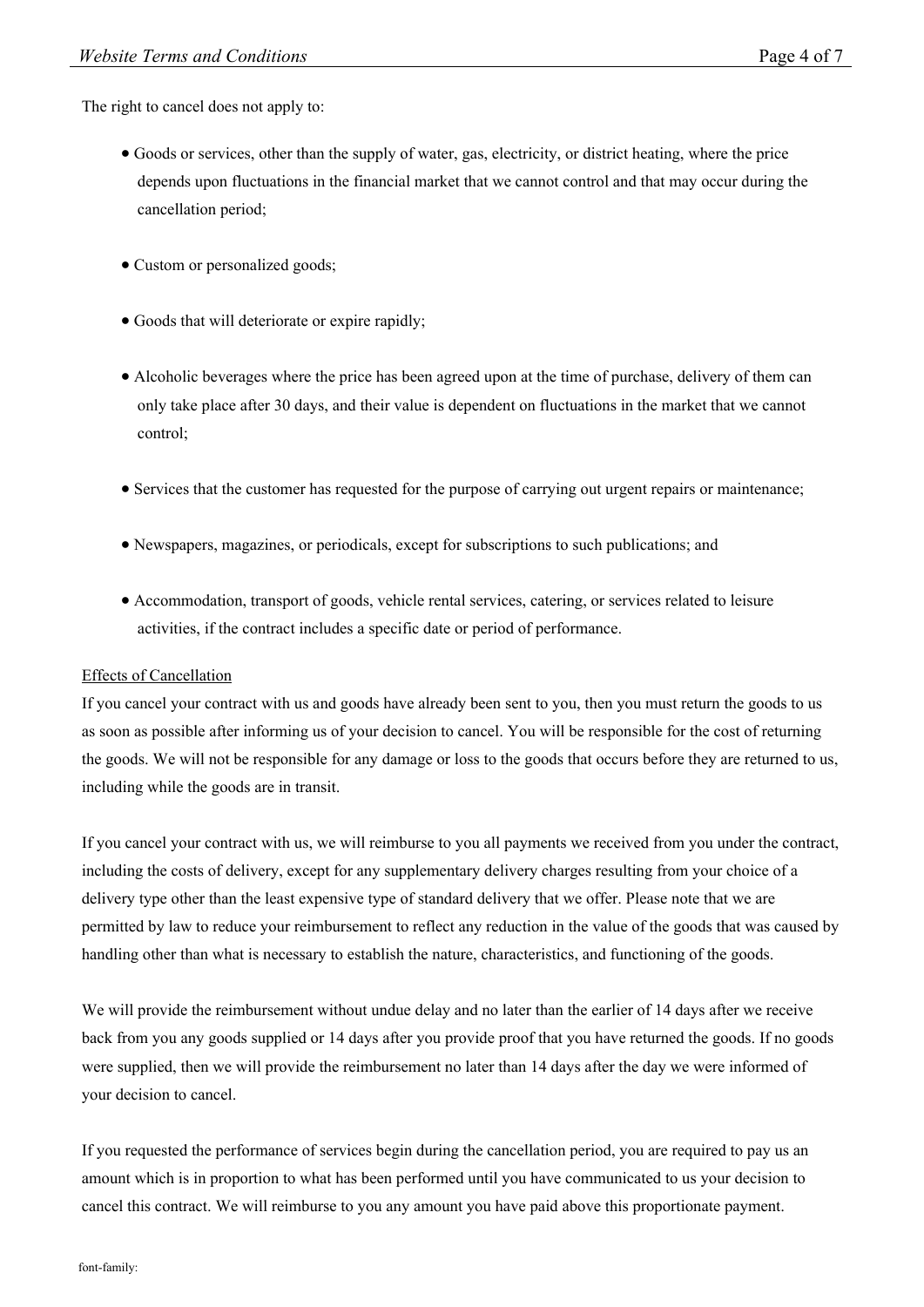If you provide express consent to the supply of digital content during the cancellation period and acknowledge that your right to cancel the contract is lost by the supply of digital content during the cancellation period, you will no longer have a right to cancel the contract.

We will make the reimbursement using the same form of payment as you used for the initial purchase unless you have expressly agreed otherwise. You will not incur any fees because of the reimbursement.

This right to cancel and to reimbursement is not affected by any return or refund policy we may have.

# **Refunds**

Refunds for Goods

Refund requests must be made within 14 days after receipt of your goods.

We accept refund requests for goods sold on our Site for any of the following reasons:

Good does not meet the purchaser's expectations.

# Refunds for Services

We provide refunds for services sold on our Site as follows:

 The services will be fully refunded if the services are canceled at least 48 hours before the services were scheduled to be provided.

## **Returns**

Returns can be made in person at the following location(s): 15 Queen Square, Leeds LS2 8AJ, United Kingdom.

Returns can be made by mail. To return a good by mail, follow the following procedure: Pack the documents and attach the return label that was included in your package. Go to your nearest post office and pay the necessary postage.

# **Consumer Protection Law**

Where the *Sale of Goods Act 1979*, the *Consumer Rights Act 2015*, or any other consumer protection legislation in your jurisdiction applies and cannot be excluded, these Terms and Conditions will not limit your legal rights and remedies under that legislation. These Terms and Conditions will be read subject to the mandatory provisions of that legislation. If there is a conflict between these Terms and Conditions and that legislation, the mandatory provisions of the legislation will apply.

## **Limitation of Liability**

Noirwolf Group Limited and our directors, officers, agents, employees, subsidiaries, and affiliates will not be liable for any actions, claims, losses, damages, liabilities and expenses including legal fees from your use of the Site.

## **Indemnity**

Except where prohibited by law, by using this Site you indemnify and hold harmless Noirwolf Group Limited and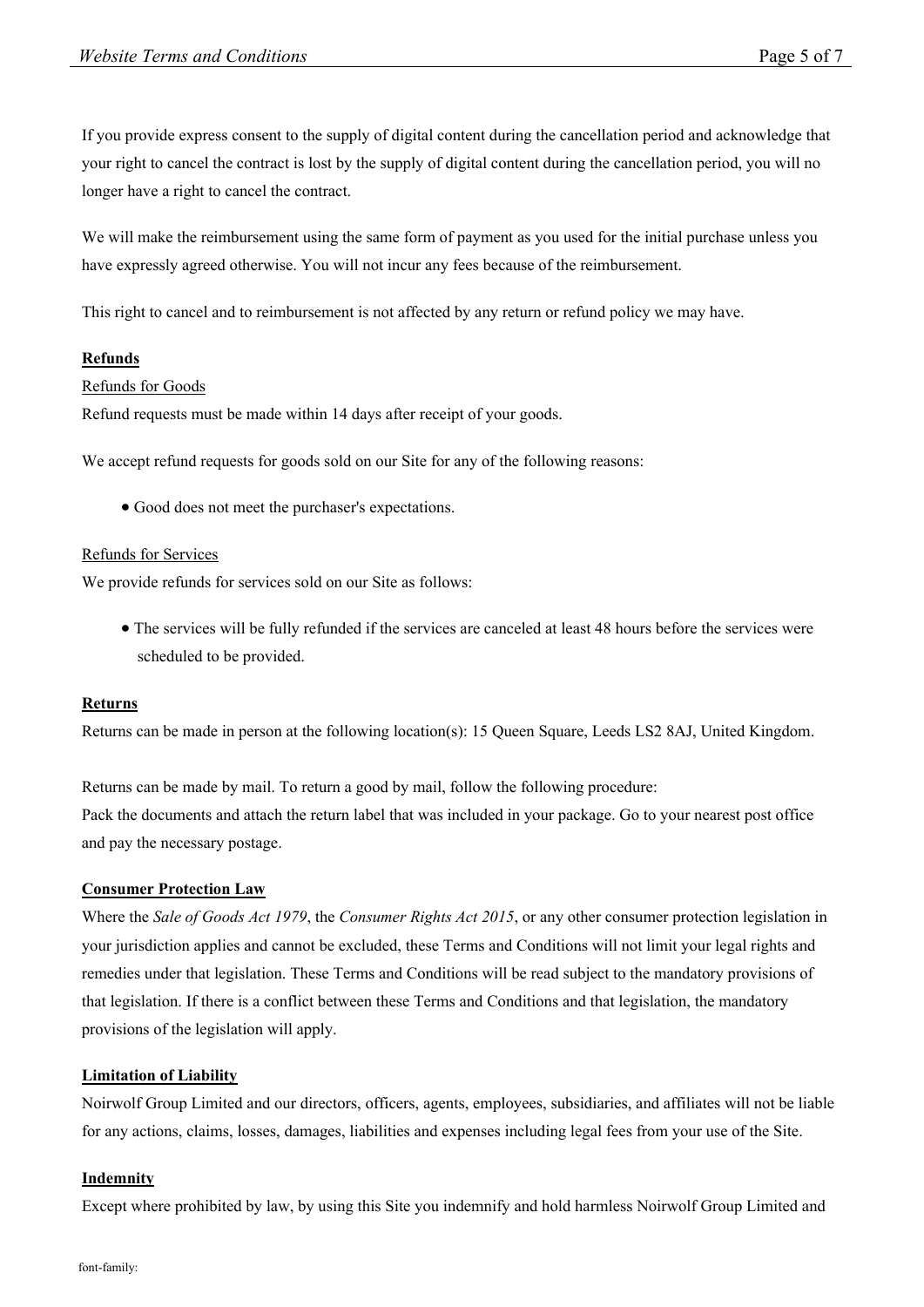our directors, officers, agents, employees, subsidiaries, and affiliates from any actions, claims, losses, damages, liabilities and expenses including legal fees arising out of your use of our Site or your violation of these Terms and Conditions.

## **Applicable Law**

These Terms and Conditions are governed by the laws of the Country of England.

#### **Dispute Resolution**

Subject to any exceptions specified in these Terms and Conditions, if you and Noirwolf Group Limited are unable to resolve any dispute through informal discussion, then you and Noirwolf Group Limited agree to submit the issue first before a non-binding mediator and to an arbitrator in the event that mediation fails. The decision of the arbitrator will be final and binding. Any mediator or arbitrator must be a neutral party acceptable to both you and Noirwolf Group Limited. The costs of any mediation or arbitration will be shared equally between you and Noirwolf Group Limited.

Notwithstanding any other provision in these Terms and Conditions, you and Noirwolf Group Limited agree that you both retain the right to bring an action in small claims court and to bring an action for injunctive relief or intellectual property infringement.

#### **Severability**

If at any time any of the provisions set forth in these Terms and Conditions are found to be inconsistent or invalid under applicable laws, those provisions will be deemed void and will be removed from these Terms and Conditions. All other provisions will not be affected by the removal and the rest of these Terms and Conditions will still be considered valid.

## **Changes**

These Terms and Conditions may be amended from time to time in order to maintain compliance with the law and to reflect any changes to the way we operate our Site and the way we expect users to behave on our Site. We will notify users by email of changes to these Terms and Conditions or post a notice on our Site.

## **Contact Details**

Please contact us if you have any questions or concerns. Our contact details are as follows:

11332 80868 enquiries@noirwolf.com 15 Queen Square, Leeds LS2 8AJ, United Kingdom

You can also contact us through the feedback form available on our Site.

Effective Date: 13th day of September, 2021